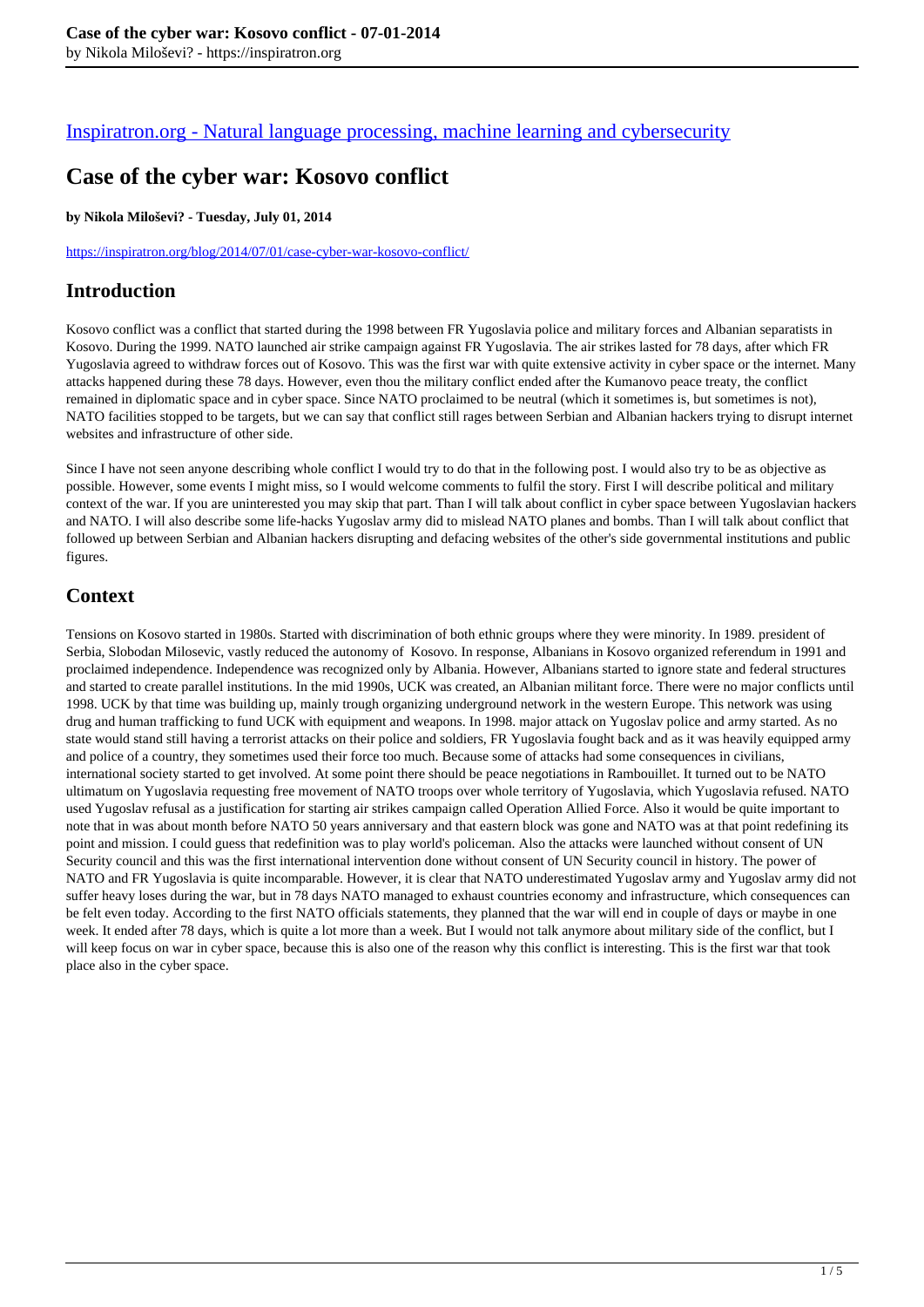

# **Phase I: Cyber war between FR Yugoslavia and NATO**

After the NATO air campaign started, many people in Serbia felt duty to help defending country or somehow to disrupt or stop NATO operations. Among those people were also people involved in computing. Since the best they were able to do was trying to hack attacker's websites, they started organizing themselves into small groups that would attack NATO websites, servers or any infrastructure of NATO or countries that were part of NATO and are exposed on the internet. One famous group performing attacks during the bombing was group that called itself Black hand. These guys took their name by organization that existed in the Serbia at the beginning of 20th century. The group was formed among the Serbian officers who plotted a coup at the turn of the century and they also had a huge role in uniting southern Slavs in firstly Kingdom of Serbs, Croats and Slovenians, later renamed to Kingdom of Yugoslavia. However, modern Black Hand from 1999. was a hacker group that was quite successful in their attacks. Firstly they started with kosovo Albanian websites that spread propaganda. So they took down and defaced websites like kosova.com and Swiss based Albanian news portals zik.com [ref]. Zik was a news-portal of voice of Kosovo. Hosting company put down website after the attack and unregistered domain, because attacker who said he was from Poland threaten the company that he will delete all the content from the hard drives of the hosting company. Also website of UCK got defaced by Black Hand. They were claiming that each NATO tomahawk missile will destroy at least one server. By the beginning of the NATO aggression over Yugoslavia, Yugoslav hackers were aided with Russian hackers who performed attacks on US military websites and internet infrastructure. After NATO bombed China embassy in Belgrade, claiming it was a mistake, China hackers joined combined forces of Yugoslav and Russians hackers. Here the things became serious. NATO server was shot down because of denial of service attacks over it. US Navy website was hacked by the Russians. NATO mail servers were nonfunctional because they were daily they were receiving more than 20 000 emails with malware in attachment. It was reported that more than 25 different kind of malware were sent in these emails. After a denial-of-service attack based on "ping" saturations launched from Serbia brought down the NATO server, NATO personnel took evasive action. A ping attack is a malicious saturation of a server with messages that overwhelm the server's capacity to respond. To counter it, the NATO network crew swapped out a Sun SPARC 20 for the more powerful UltraSPARC for faster processing of the Serbian pings. And NATO switched from a 256K bit/sec access line to the European equivalent of a T-1 to keep the pings from eating up bandwidth [ref]. After these attacks. Group called itself Hong Kong Danger Duo completely deleted www.whitehouse.gov leaving the message "*Protest USA's Nazi action! Protest NATO's brutal action!*". Similar messages were seen in 100s more websites in US and other NATO countries. Some servers tried to defend themselves by blocking all the traffic from .cn and .yu domains. At one point US and NATO threatened that they will switch off .yu domain from the international network. However, that did not happened during the war. NATO also launched some quite minor attack trying to hack and steal money from foreign bank accounts of Yugoslav political leaders. Also several individuals, for example from Netherlands hacked and defaced some Yugoslav websites. However, these attacks were far less severe than ones did by the other side. US security people seemed to be caught unprepared for all these, since also they had ongoing conflict with their domestic crackers.UK claimed that they have lost some data from several quite sensitive databases. US claimed no damage was made, however, US is quite famous for claiming that they had no losses even when they have.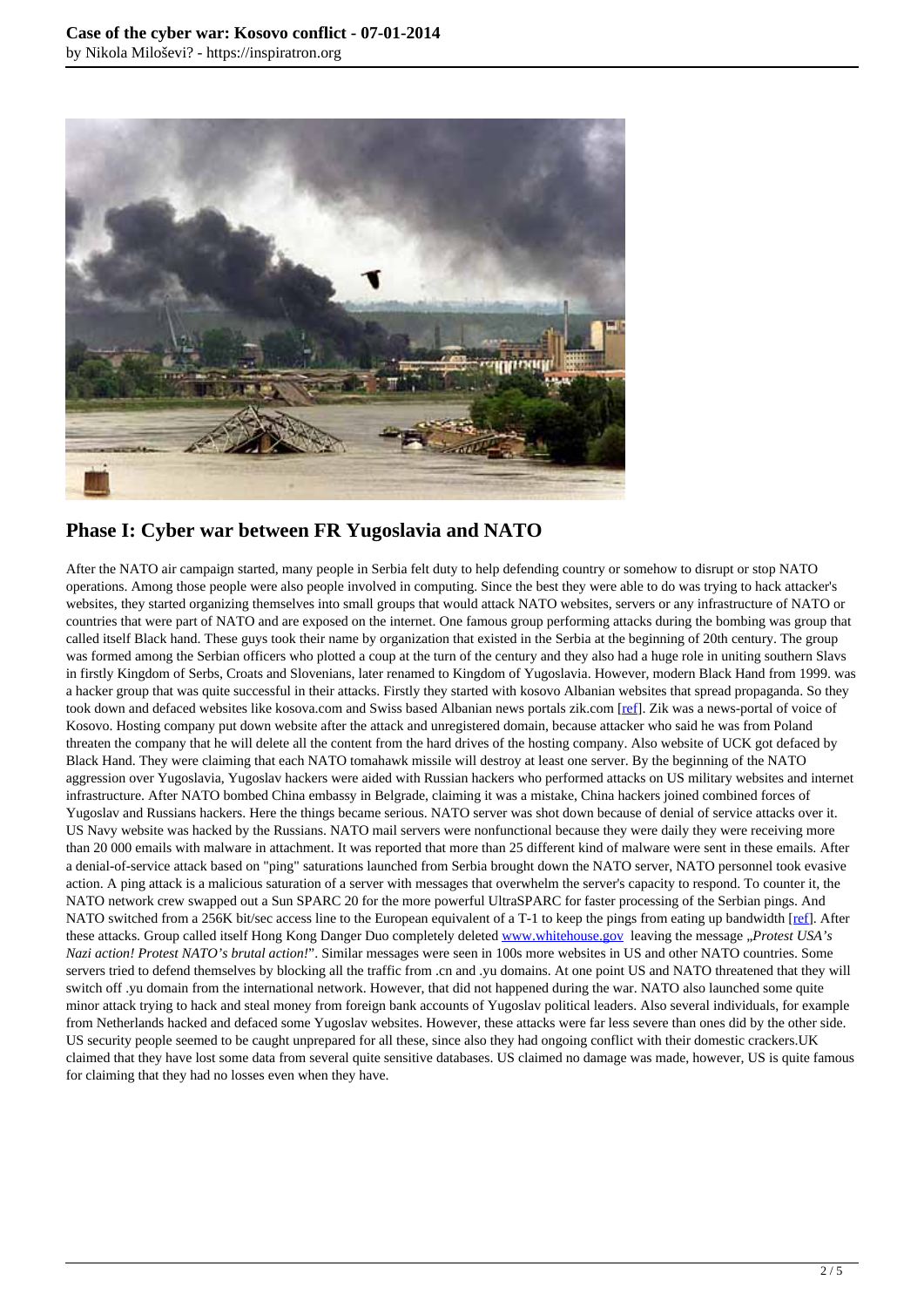

During the conflict FBI started operation that had a cause to hunt down US based hackers. These people saw it as call to war. Websites of FBI and US senate were inaccessible for more than a week. Hackers completely deleted content from the website of US senate. FBI claimed that the attacks on their servers were unsuccessful, however, they had to turn it off - for some reason. They also explained that sensitive information are not stored on website.

After these 78 intense days conflict ended. With it cyber war ended as well. Although, no army was officially involved in cyber attacks, it cannot be said that it was not real cyber war.

# **Phase Ia: Life-hacking during the war**

There are two life-hacks I would like to mention that used during the war in Yugoslav army. During the conflict NATO used rackets that were tracking down radar signals and destroying radars. However, Yugoslav army realized that they can use radar for some amount of time (20 seconds) and if they turn it off after these amount of time, it would go undetected. Also, they realized that rocket navigation radar is emitting similar microwave frequency as home microwave. So they turned radar on, when NATO plain released rocket, they would switch off the radar and turn on microwave on some distant place. Rocket would get confused and start changing target for microwave. If the one turn off microwave, before rocket finishes its turn, rocket will hit some field, without causing any damage. These were quite advance rockets and quite expensive ones. So it was quite huge waste of money and resources if the rocket did not found target.

The second hack was made by Yugoslav officer Zoltan Dani, who modified radar system so that it would emit slightly changed frequencies. These frequencies were able to detect F-117 stealth plane, who was never damaged before. By doing this, his unit managed to shot down one F117 plane and damage one or two other.

# **End of the conflict with NATO**

The ceasefire was signed on June 9th 1999. in Kumanovo in Macedonia. This ceasefire and following UN resolution ended conflict between NATO and FR Yugoslavia. NATO archived most of the goals in physical war, since it was stronger. However, in cyber space and on internet NATO was not good. US military leaders and NATO leaders said that they did not wanted to start any attacks on internet, because of undefined international regulations and similar excuses. However, it is more likely that NATO at that time was not prepared for the attacks in this domain, which led after number of incidents on the internet to the bigger funding of NSA and GCHQ teams trying to make cyber weapons. And they are doing now quite well with malwares like Stuxnet and Flame. In 2009. US formed US Cyber command whose mission is to coordinate US army in cyber space. Especially from 2009-2010. military security agencies of some countries are doing quite great work on preparing for another war in cyber domain. Conflict ended in military space, however, conflict between Serbia and Kosovo remained in diplomatic and cyber space. That is what I wanted to write about next. I'll try to make this one quite short.

#### **Phase II: Cyber war between Serbian and Albanian hackers**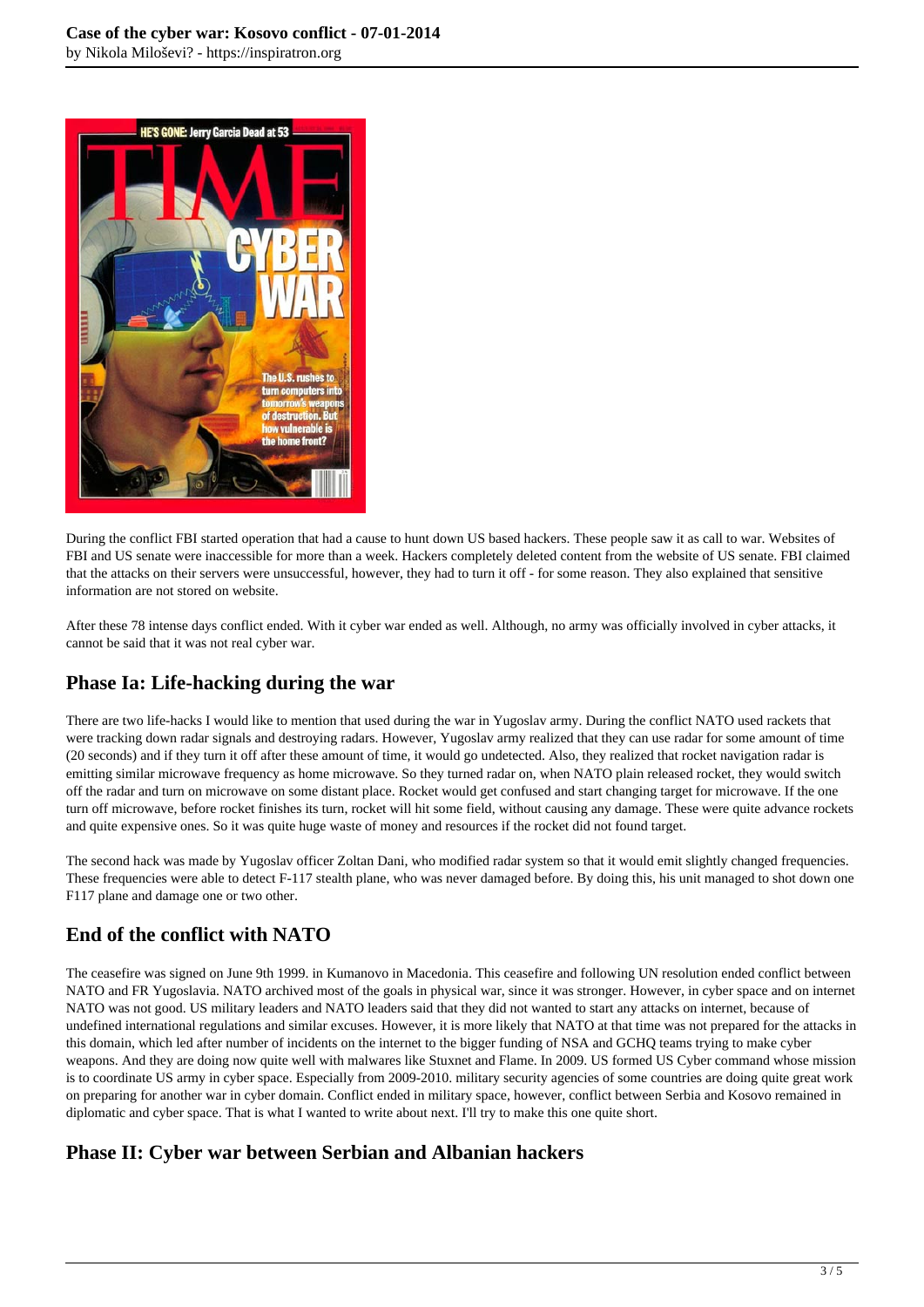After the war finished, Albanians in Kosovo thought it is over and that they will be able to make soon their independent country and maybe to annex Kosovo to Albania. In 2008. Kosovo again proclaimed independence and this time some (not so small) number of countries recognized it. Howeve, this number is still less than half of the world, and many international institution accept new members by consensus. So Kosovo, because of Serbia, and because of UN resolution 1244 which states that Kosovo is integral part of Serbia (FR Yugoslavia) under international protectorate, could not become real country and enter any international institution.



This could be quite frustrating, so Kosovo hackers launched number of attacks on Serbian websites. Number of Serbian government websites were defaces since 2008., including website of president of Serbia, several ministries. However, Serbian hackers replied with defacement of Kosovo government website defaced. Again number of ministries and public agencies websites were defaced.

This remained quite persistent conflict, with attacks from one side every couple of months and replies from the other side couple of days later. Most visible attacks are deface attacks, however, there are also DoS attacks and DDoS attacks going on.